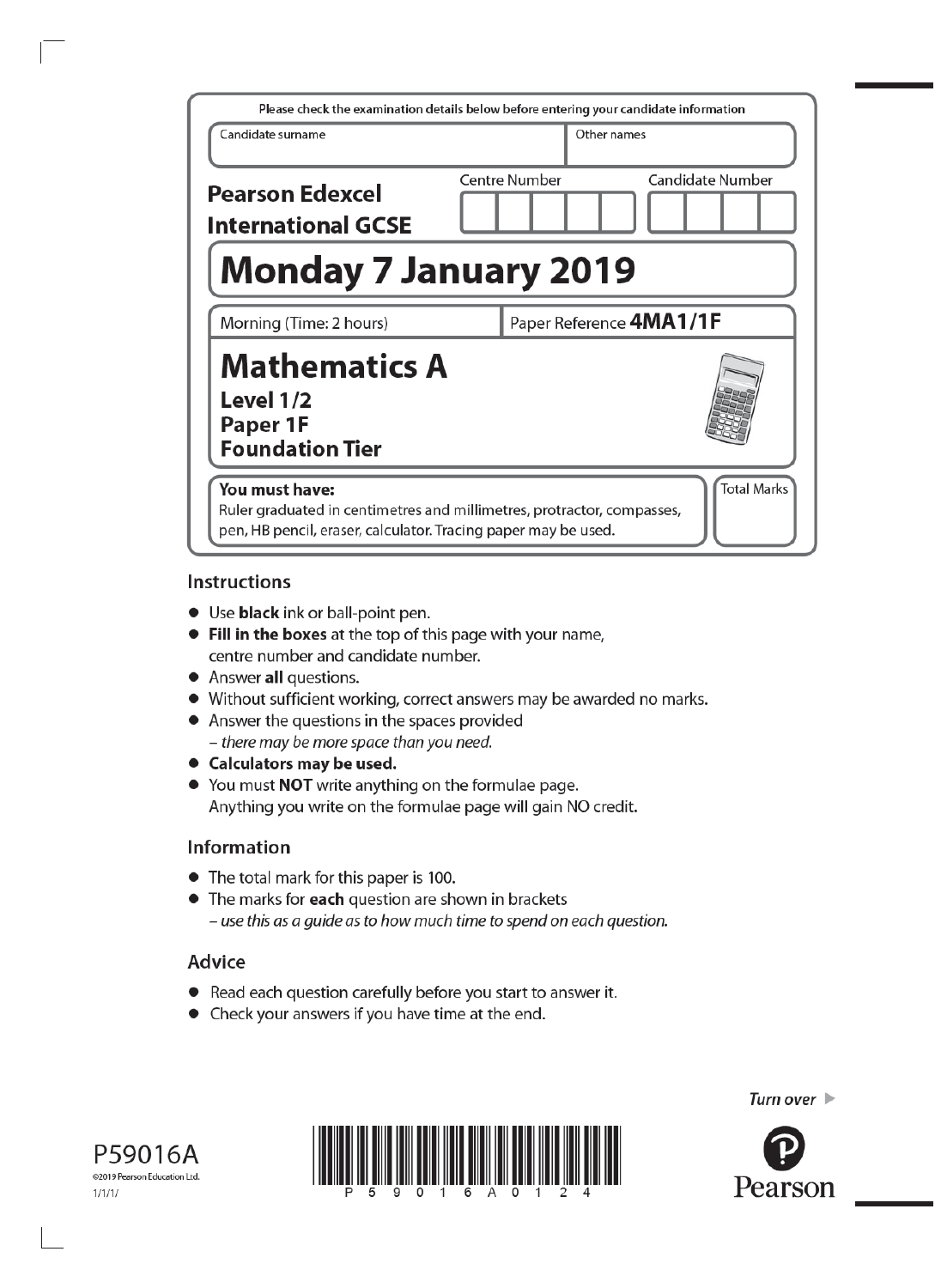

**DO NOT WRITE IN THE INTERNATIONAL PROPERTY AND INTERNATIONAL PROPERTY AND INTERNATIONAL PROPERTY AND INTERNATIONAL PROPERTY AND INTERNATIONAL PROPERTY AND INTERNATIONAL PROPERTY AND INTERNATIONAL PROPERTY AND INTERNATIONA** 

**ROADORMARE NIER SYNSOLO** 

**DO NOT WRITE IN THE INTERNATIONAL PROPERTY AREA** 

**DO NOT WRITE IN THIS AREA DO NOT WRITE IN THIS AREA DO NOT WRITE IN THIS AREA**

**TENNES REAL SERVICES** 

**DO NOT WRITE IN THIS AREA**

### $\frac{1}{2}$  . The star  $\frac{2}{3}$  and  $\frac{2}{3}$  and  $\frac{1}{3}$  and  $\frac{2}{3}$  and  $\frac{2}{3}$  and  $\frac{2}{3}$  and  $\frac{1}{3}$  and  $\frac{1}{3}$  and  $\frac{1}{3}$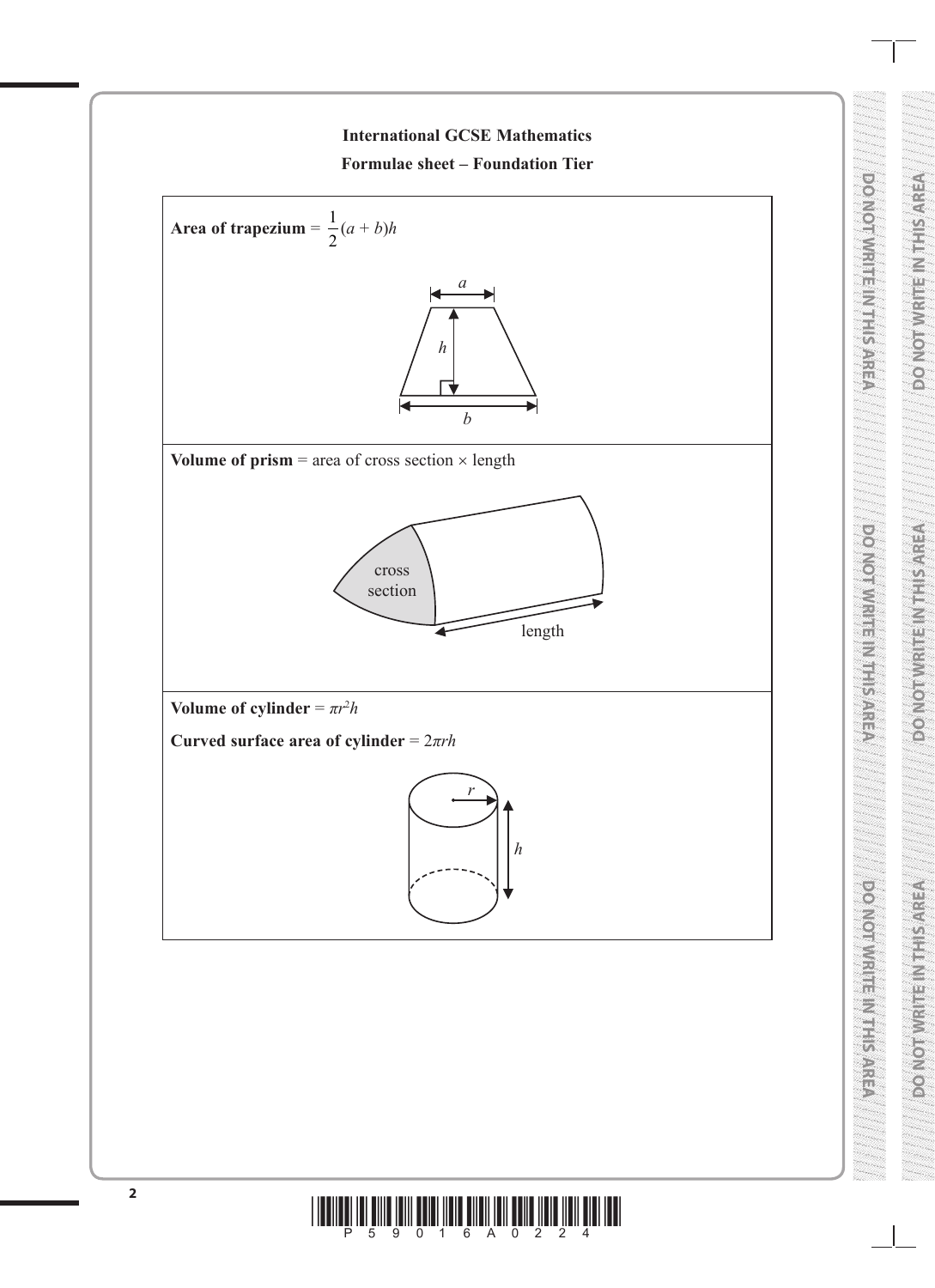|              | Answer ALL TWENTY questions.                                                 |     |
|--------------|------------------------------------------------------------------------------|-----|
|              | Write your answers in the spaces provided.                                   |     |
|              | You must write down all the stages in your working.                          |     |
| $\mathbf{1}$ | (a) Write these numbers in order of size.<br>Start with the smallest number. |     |
|              | 73<br>138<br>36<br>219<br>89                                                 |     |
|              | (b) Write in figures the number two thousand and eighteen.                   | (1) |
|              | (c) Write in words the number 4309                                           | (1) |
|              | (d) Write down the value of the 7 in 9715                                    | (1) |
|              | (e) Write the number 286 correct to the nearest 10                           | (1) |
|              | (f) Work out $\frac{4}{5}$ of 185                                            | (1) |
|              |                                                                              | (2) |
|              | (Total for Question 1 is 7 marks)                                            |     |
|              |                                                                              |     |

**DO NOT WRITE IN THE INTERNATIONAL PROPERTY IN THE INTERNATIONAL PROPERTY IN THE INTERNATIONAL PROPERTY IN THE** 

**DO NOTWRITE IN INSTRU** 

 $\overline{\phantom{a}}$ 

DO NOT WRITE IN THIS AREA

**DO NOT WRITE IN THIS AREA**

**DOMESTING** NEURON

**DO NOT WRITE IN THIS AREA AREA AREA AREA AREA DO NOT WRITE IN THIS AREA ARE** 

**DONOTWRITEINSHIS AREA** 

**DO NOT WRITE IN THIS AREA** 

**DO NOT WRITE IN THIS AREA**

DO NOT WRITE IN THIS AREA

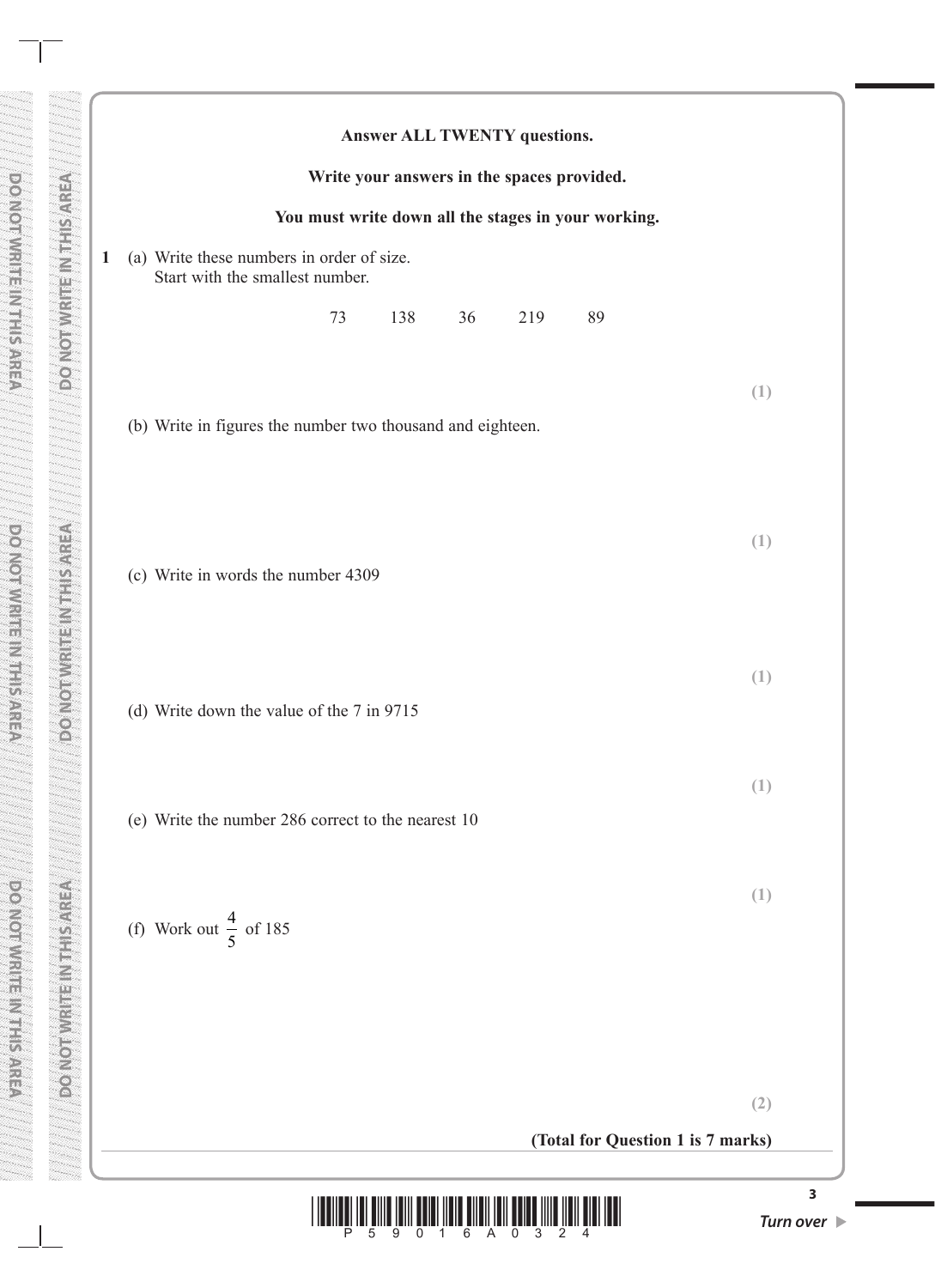**2** The pictogram shows some information about the number of books read by Theodore during each of five weeks.



(a) During which week did Theodore read the greatest number of books?

**(1)**

Week

**DO NOT WRITE IN THE INTERNATIONAL PROPERTY AND INTERNATIONAL PROPERTY AND INTERNATIONAL PROPERTY AND INTERNATIONAL PROPERTY AND INTERNATIONAL PROPERTY AND INTERNATIONAL PROPERTY AND INTERNATIONAL PROPERTY AND INTERNATIONA** 

VERVEL II NEISWICHOO

Values in Nith and the New

**DO NOT WRITE IN THE INTERNATIONAL PROPERTY AREA** 

**DONOVICE IN ESTIMATE** 

**DO NOT WRITE IN THIS AREA DO NOT WRITE IN THIS AREA DO NOT WRITE IN THIS AREA**

**TENNES REAL SERVICES** 

**DO NOT WRITE IN THIS AREA**

**DONOBURER NEEDER** 

Theodore read 16 books during Week 1

- (b) (i) How many books does  $\vert \vert$  represent?
	- (ii) How many books did Theodore read during Week 2?

(iii) How many books did Theodore read during Week 5?

**(3)**

**(Total for Question 2 is 4 marks)**

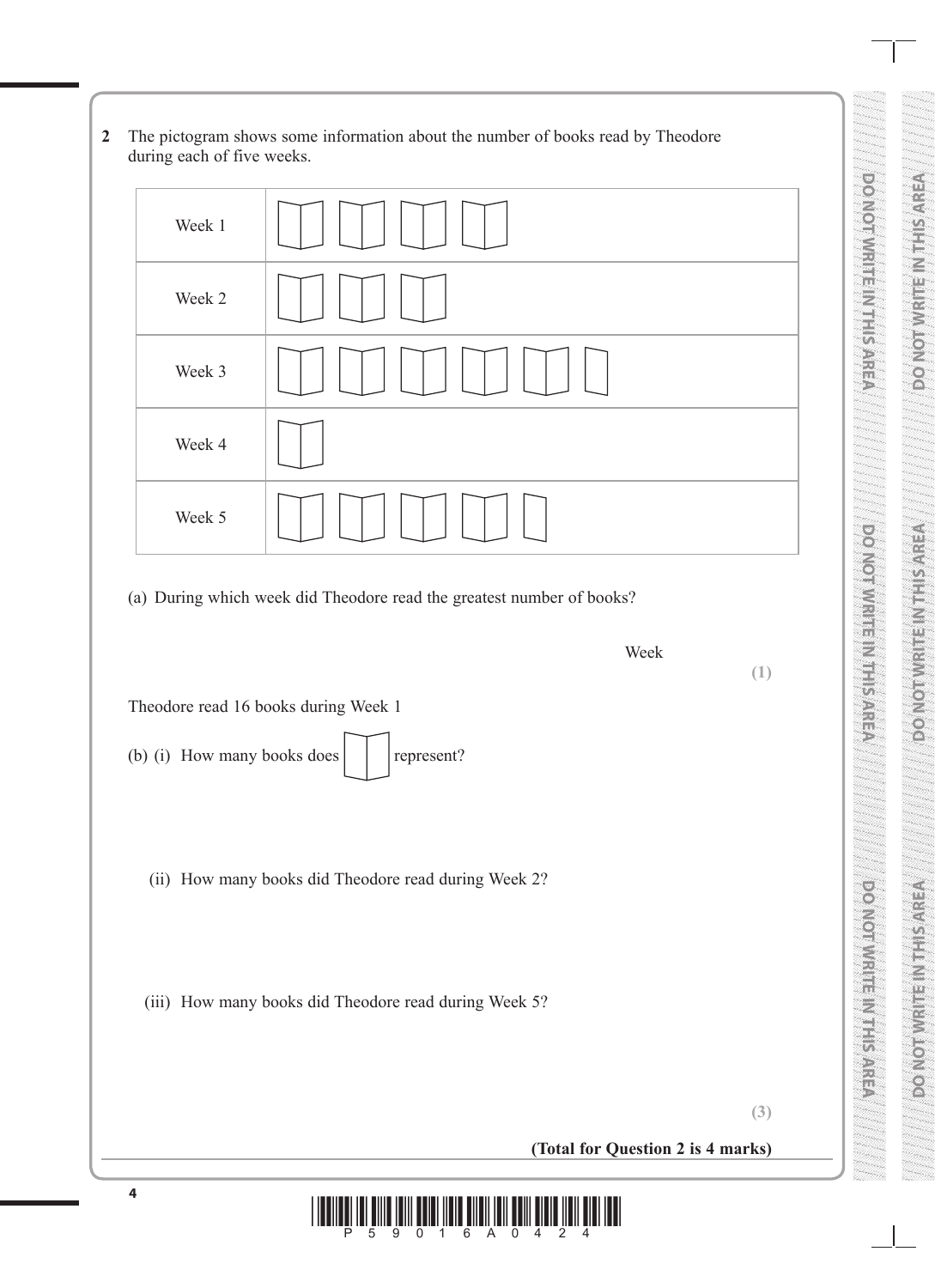**3** Here is a sequence of patterns made from identical pentagons.

**DO NOT WRITE IN THE INTERNATIONAL PROPERTY IN THE INTERNATIONAL PROPERTY IN THE INTERNATIONAL PROPERTY IN THE** 

**PONDAY CONTROL SANT** 

Z

 $\begin{bmatrix} 0 \ 0 \end{bmatrix}$ 

**DO NOT WRITE IN THIS AREA**

**DO NOT WRITE IN THIS AREA AREA AREA AREA AREA DO NOT WRITE IN THIS AREA ARE** 

 $\frac{1}{2}$ 

Z

C)<br>Ch

**DO NOT WRITE IN THIS AREA**

Pattern number 1 Pattern number 2 Pattern number 3 (a) (i) Work out the number of pentagons in Pattern number 4 (ii) Explain how you worked out your answer. **(2)** A different sequence of patterns is made from identical hexagons. The rule below can be used to find the number of hexagons in each pattern of this sequence. Multiply the Pattern number by 5 and subtract 1 (b) Work out the number of hexagons in Pattern number 7 **(1)** A pattern in this sequence has exactly 59 hexagons. (c) Work out its Pattern number.

**(2)**

**(Total for Question 3 is 5 marks)**

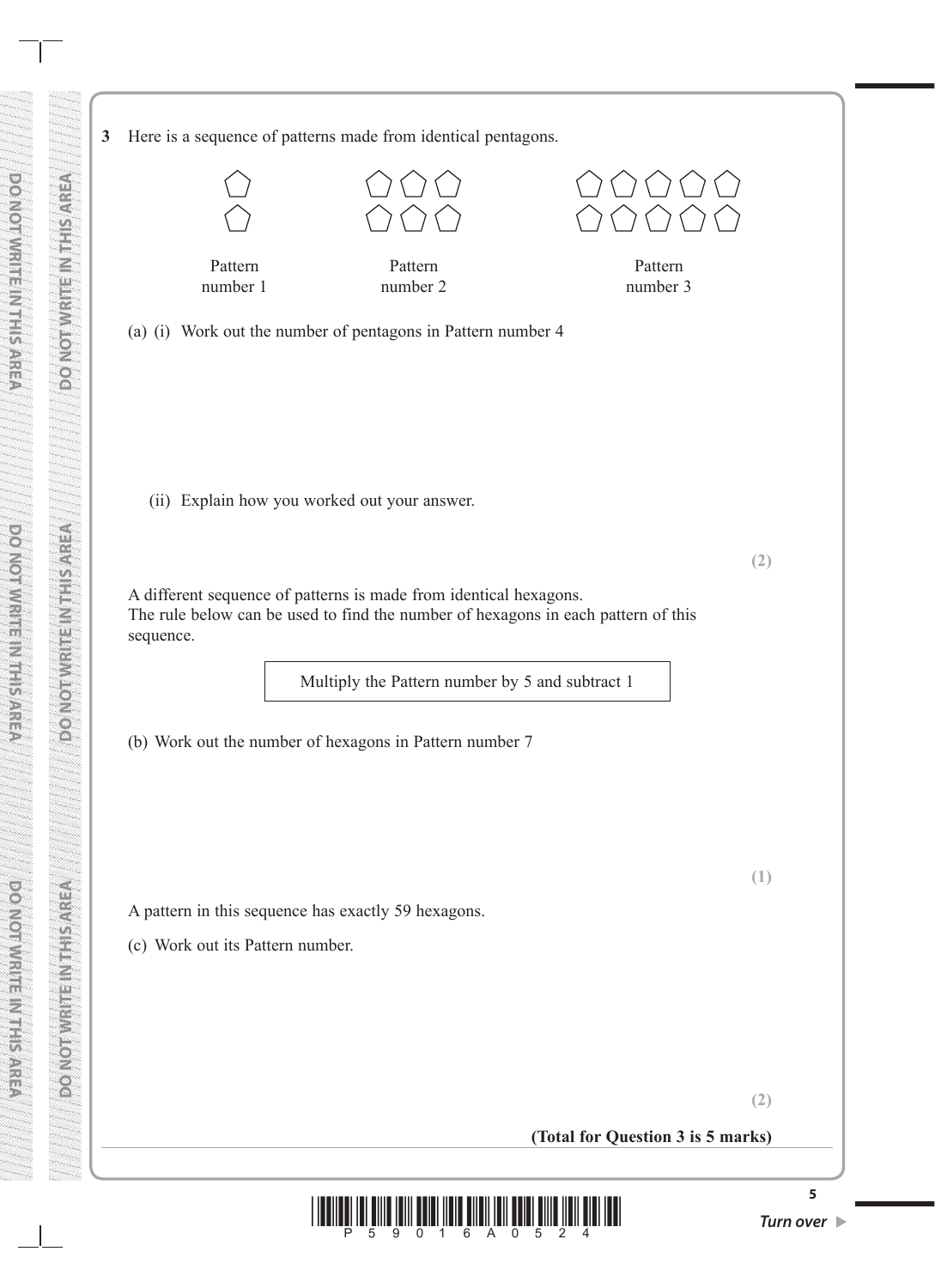| The total cost is £4.74                           | Megan buys 2 muffins and 1 carrot cake.                                                 |                                   |     |
|---------------------------------------------------|-----------------------------------------------------------------------------------------|-----------------------------------|-----|
|                                                   | The cost of the carrot cake is £1.80                                                    |                                   |     |
|                                                   | (a) Find the cost of each muffin.                                                       |                                   |     |
|                                                   |                                                                                         | $\pounds$                         | (3) |
|                                                   | Caitlin buys some apples and some oranges.<br>She buys twice as many apples as oranges. |                                   |     |
| Each apple costs £0.25<br>Each orange costs £0.30 |                                                                                         |                                   |     |
| Caitlin has £5 to spend.                          |                                                                                         |                                   |     |
|                                                   | (b) Find the greatest number of apples she can buy.                                     |                                   |     |
|                                                   |                                                                                         |                                   |     |
|                                                   |                                                                                         |                                   | (3) |
|                                                   |                                                                                         | (Total for Question 4 is 6 marks) |     |

**DO NOT WRITE IN THIS AREA DO NOT WRITE IN THIS AREA DO NOT WRITE IN THIS AREA**

**ABIA SIFILMALIE IN THIS AREA** 

**VERVISITIEN IS NUMBER OF** 

**DO NOT WRITE IN THIS AREA**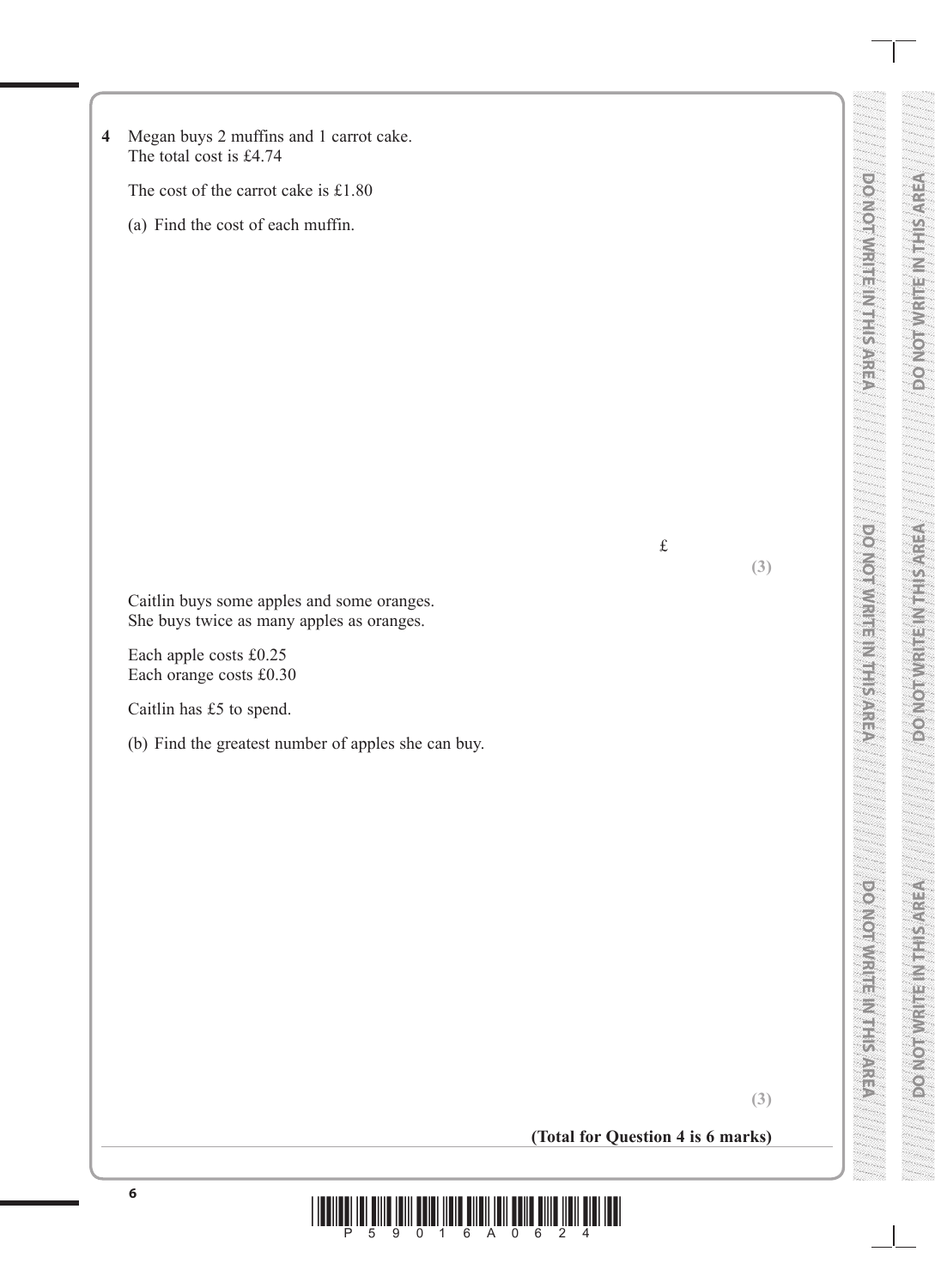**5** The table shows information about the number of gold medals won by each of 8 countries at the 2016 Olympics.

| Country                            | Number of gold medals |
|------------------------------------|-----------------------|
| China                              | 26                    |
| France                             | 10                    |
| Germany                            | 17                    |
| Great Britain and Northern Ireland | 27                    |
| Japan                              | 12                    |
| Russia                             | 19                    |
| South Korea                        | 9                     |
| <b>United States</b>               | 46                    |

(a) Work out the range of the number of gold medals.

**DO NOT WRITE IN THE INTERNATIONAL PROPERTY IN THE INTERNATIONAL PROPERTY IN THE INTERNATIONAL PROPERTY IN THE** 

VERVIS FREED TO BOOK

**Activity and Manufacture** 

**DO NOT WRITE IN THIS AREA**

**DORACINIAL SERVICES** 

**DO NOT WRITE IN THIS AREA AREA AREA AREA AREA DO NOT WRITE IN THIS AREA ARE** 

**FOR SERVICE AND CONTROL** 

**DO NOT WRITE IN THIS AREA**

po Nomina Esta SARSO

**ECONOMIC SERVICES** 

(b) Work out the median number of gold medals.

(c) Work out the mean number of gold medals.

**(2)**

**(1)**

**(2)**

**(Total for Question 5 is 5 marks)**

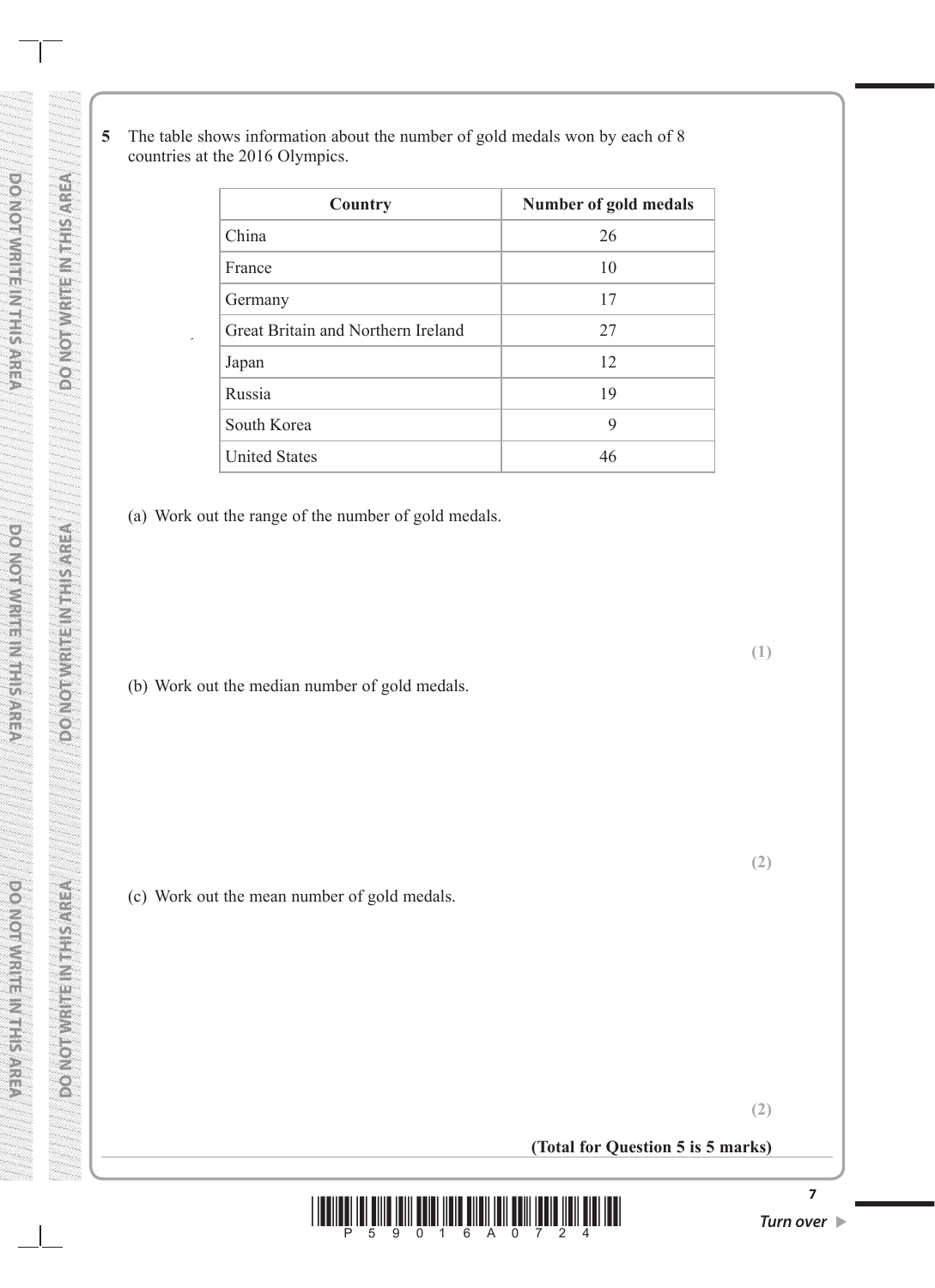| Sabbir arrived at Dhaka train station at 9 30 pm.                                                                            |     |         |  |
|------------------------------------------------------------------------------------------------------------------------------|-----|---------|--|
| (a) Write this time using the 24-hour clock.                                                                                 |     |         |  |
| A train left Dhaka train station at 10 30 pm one day.                                                                        | (1) |         |  |
| The train arrived at Chittagong train station at 7 50 am the next day.<br>(b) Work out the time taken by this train.         |     |         |  |
| Give your answer in hours and minutes.                                                                                       |     |         |  |
|                                                                                                                              |     |         |  |
|                                                                                                                              |     |         |  |
| hours                                                                                                                        |     | minutes |  |
| A different train travelled from Dhaka to Darshana.                                                                          | (2) |         |  |
| The train took 5 hours and 30 minutes.<br>The train travelled a distance of 327 kilometres.                                  |     |         |  |
| (c) Work out the average speed of the train.<br>Give your answer in kilometres per hour correct to the nearest whole number. |     |         |  |
|                                                                                                                              |     |         |  |
|                                                                                                                              |     |         |  |
|                                                                                                                              |     |         |  |
|                                                                                                                              |     |         |  |
|                                                                                                                              |     |         |  |
|                                                                                                                              | (3) | km/h    |  |
| (Total for Question 6 is 6 marks)                                                                                            |     |         |  |
|                                                                                                                              |     |         |  |
|                                                                                                                              |     |         |  |
| $\bf8$                                                                                                                       |     |         |  |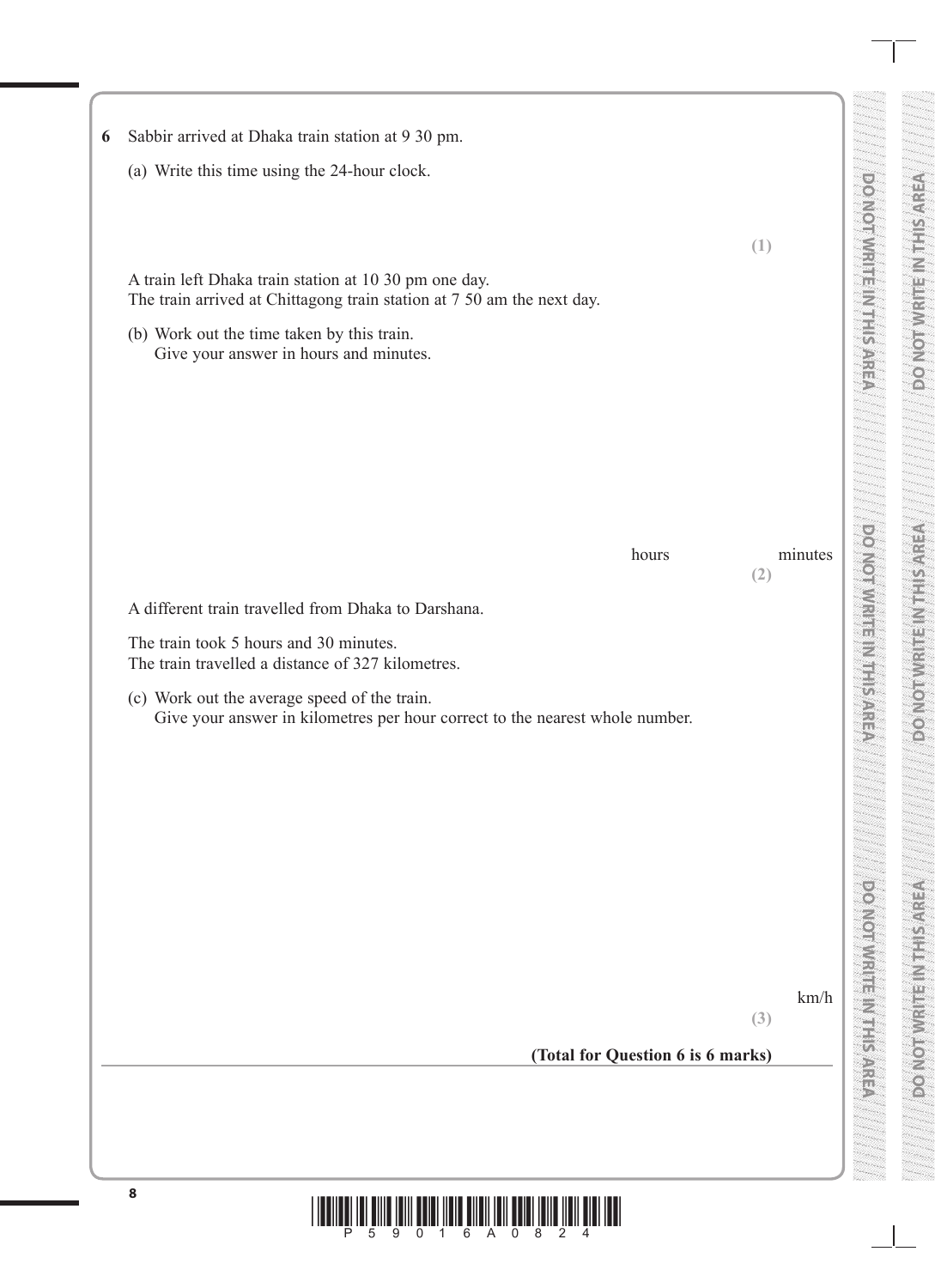**7** (a) Write down the prime number between 90 and 100

(b) Find the value of  $3<sup>6</sup>$ 

(c) Find the cube root of 6859

**(1)** (d) (i) Work out the value of  $\frac{\sqrt{8.4 + 9.1}}{10^{11}}$  $4.1 \times 0.6$  $.4 + 9.1^2$  $.1 \times 0.$ + ×

Write down all the figures on your calculator display.

**(2)**

**(1)**

**(1)**

(ii) Write your answer to part (d) (i) correct to 1 decimal place.

**(1)**

**(Total for Question 7 is 6 marks)**

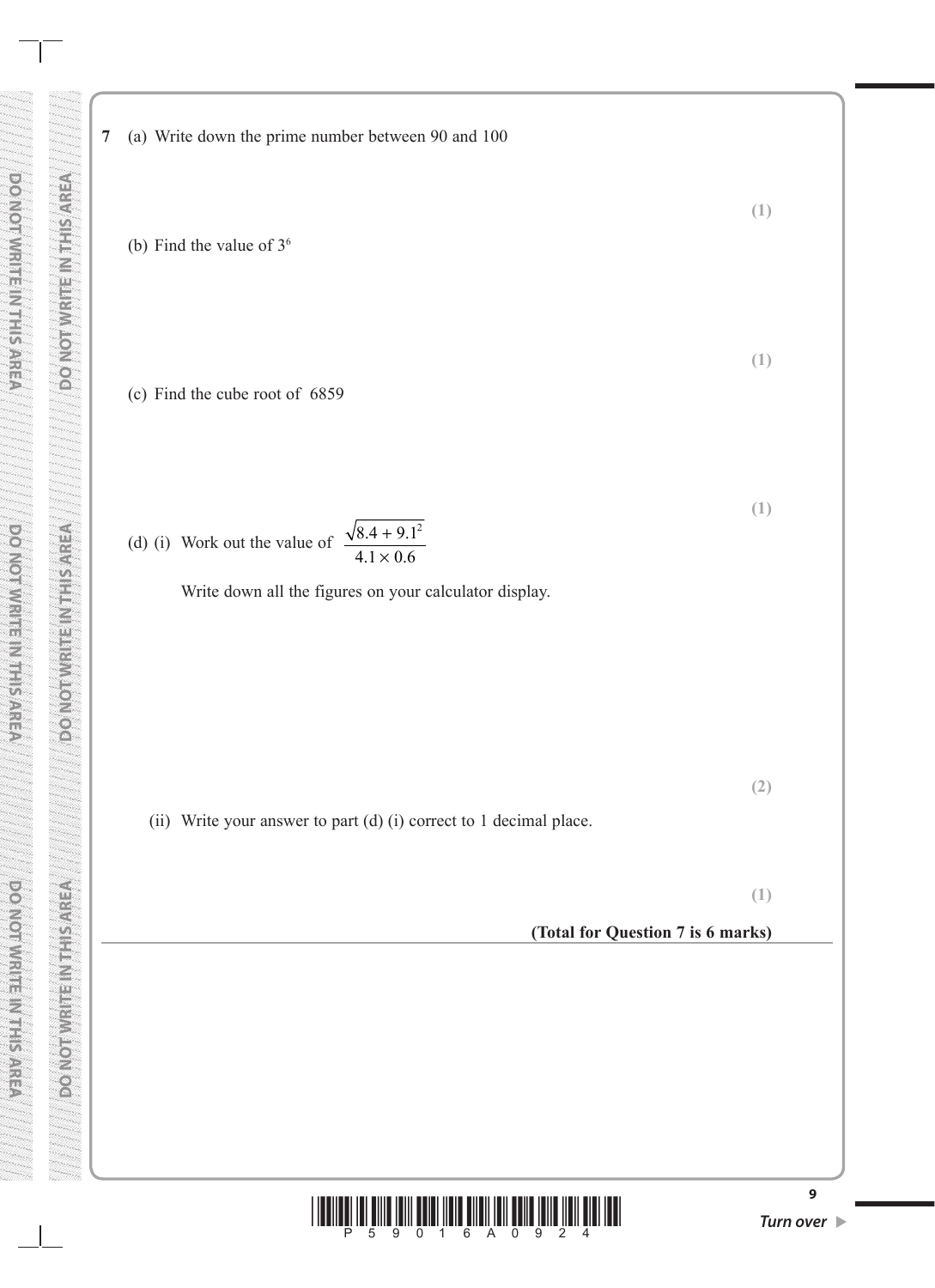**<sup>10</sup>** \*P59016A01024\* **DO NOT WRITE IN THIS AREA DO NOT WRITE IN THIS AREA DO NOT WRITE IN THIS AREA DO NOT WRITE IN THIS AREA DO NOT WRITE IN THIS AREA DO NOT WRITE IN THIS AREA 8** (a) Simplify 2*e* – 3*f* + 4*e* – 7*f* **(2)** (b) Expand and simplify 5(4*x* + 3) – (3*x* – 1) **(2)** (c) Factorise fully 4*p* + 6*pq* **(2) (Total for Question 8 is 6 marks)**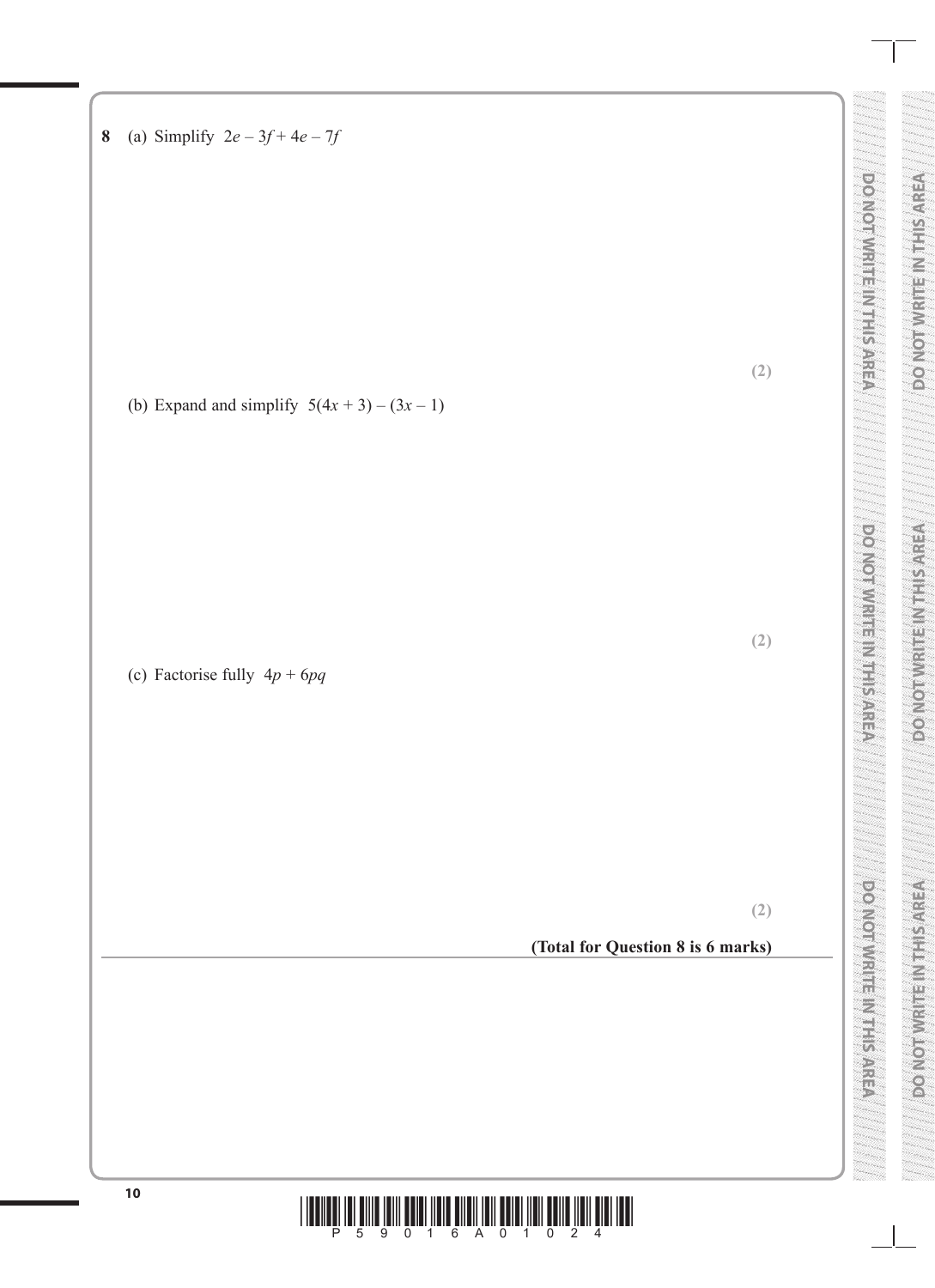- **9**  $h = 6q 2u$ 
	- (a) Work out the value of *h* when  $q = 3$  and  $u = -5$

**(2)**

 $h =$ 



(b) Work out the value of *p* when  $B = 2$  and  $m = 5$ 

**(2)**

**(Total for Question 9 is 4 marks)**

*p* =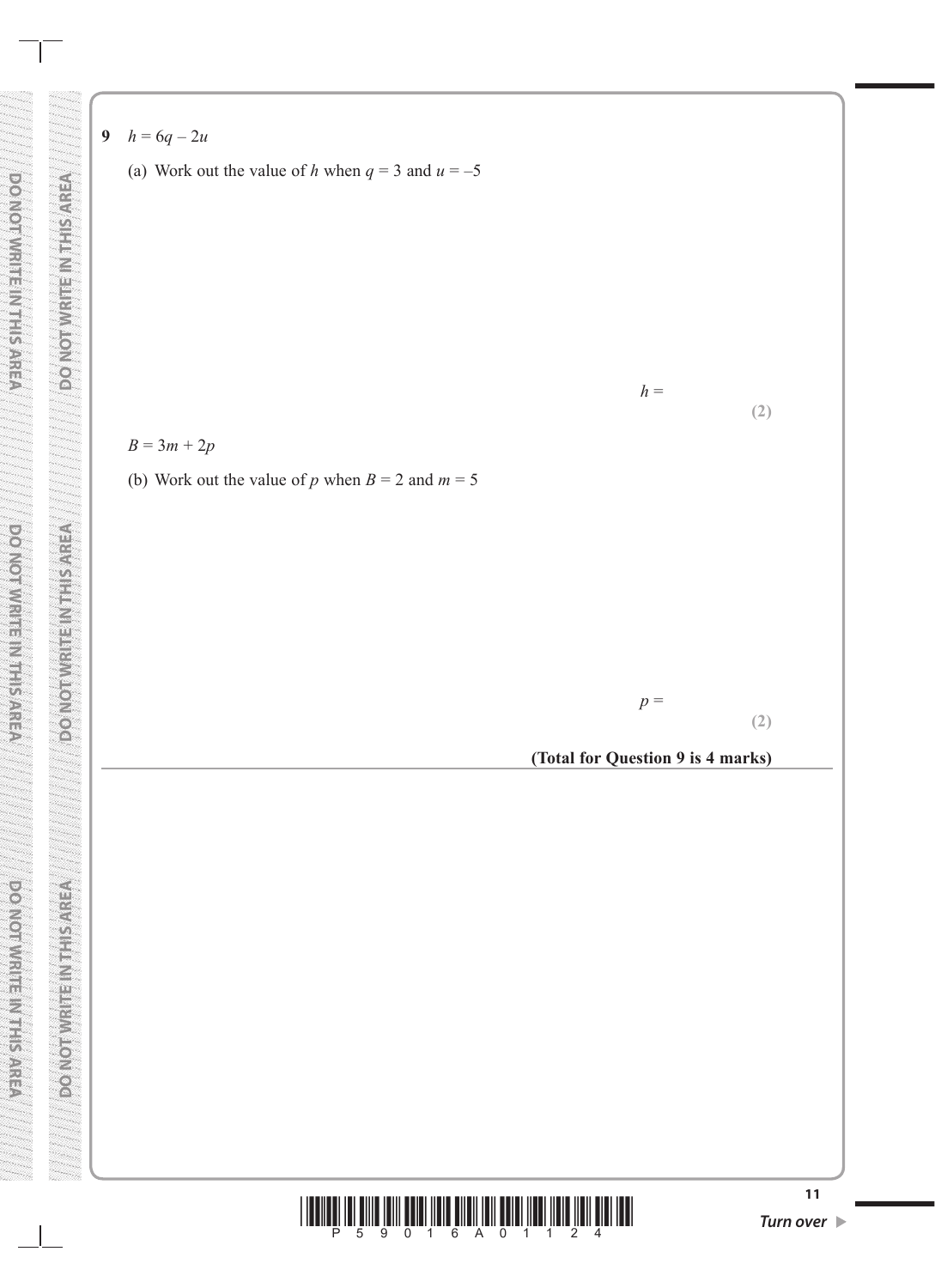**10** All the teachers at a school are either left footed or right footed. At the school

the number of left footed teachers: the number of right footed teachers =  $3:13$ 

A teacher at the school is picked at random.

(a) Find the probability that this teacher is left footed.

At the school, there are 18 left footed teachers.

(b) How many right footed teachers are there?

**(2)**

**(1)**

**DO NOT WRITE IN THE INTERNATIONAL PROPERTY AND INTERNATIONAL PROPERTY AND INTERNATIONAL PROPERTY AND INTERNATIONAL PROPERTY AND INTERNATIONAL PROPERTY AND INTERNATIONAL PROPERTY AND INTERNATIONAL PROPERTY AND INTERNATIONA** 

**DONOTHURSE** MEETING

**SOUTH AND AND AND AND AND A** 

**DO NOT WRITE IN THE INTERNATIONAL PROPERTY AREA** 

**DO NOT WRITE IN THIS AREA DO NOT WRITE IN THIS AREA DO NOT WRITE IN THIS AREA**

**DO NOT WRITE IN THIS AREA**

#### **(Total for Question 10 is 3 marks)**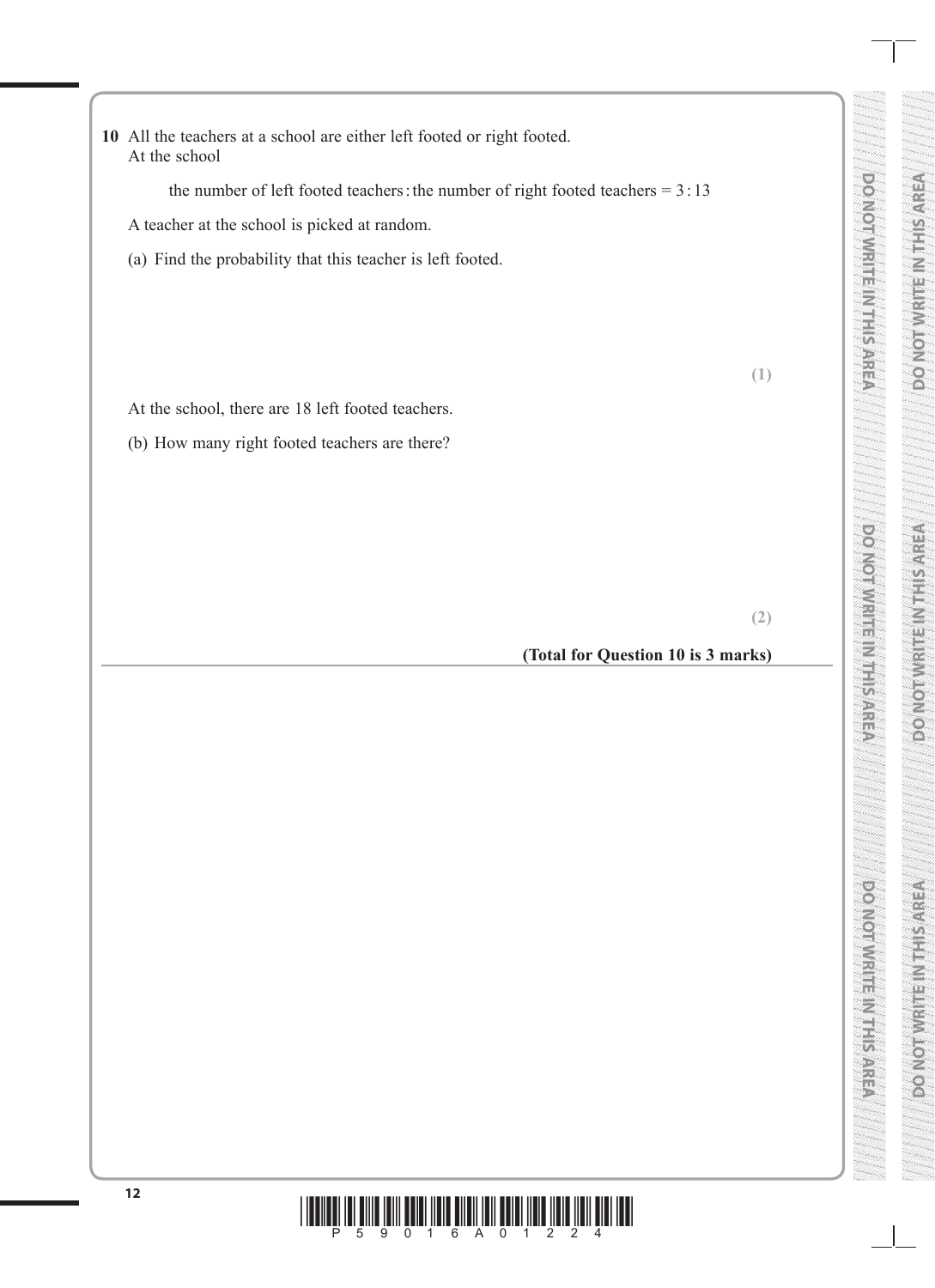- **PONOMNISHES AREA Activity and Manufacture DO NOT WRITE IN THE INTERNATIONAL PROPERTY IN THE INTERNATIONAL PROPERTY IN THE INTERNATIONAL PROPERTY IN THE DO NOT WRITE IN THIS AREA AREA AREA AREA AREA DO NOT WRITE IN THIS AREA ARE FOR SERVICE AND CONTROL** power weinger was sproken **DO NOT WRITE IN THIS AREA ECONOMIC SERVICES VENVER LEEPING DO NOT WRITE IN THIS AREA**
- **11** Benson was on holiday in Kenya for 70 days. He was in Nairobi for  $\frac{2}{7}$  of this holiday. He was in Mombasa for  $\frac{1}{5}$ 5 of this holiday. He was in Kisumu for  $\frac{4}{9}$ 9 of the **rest** of this holiday. For what fraction of this holiday was Benson in Kisumu?

**(Total for Question 11 is 4 marks)**

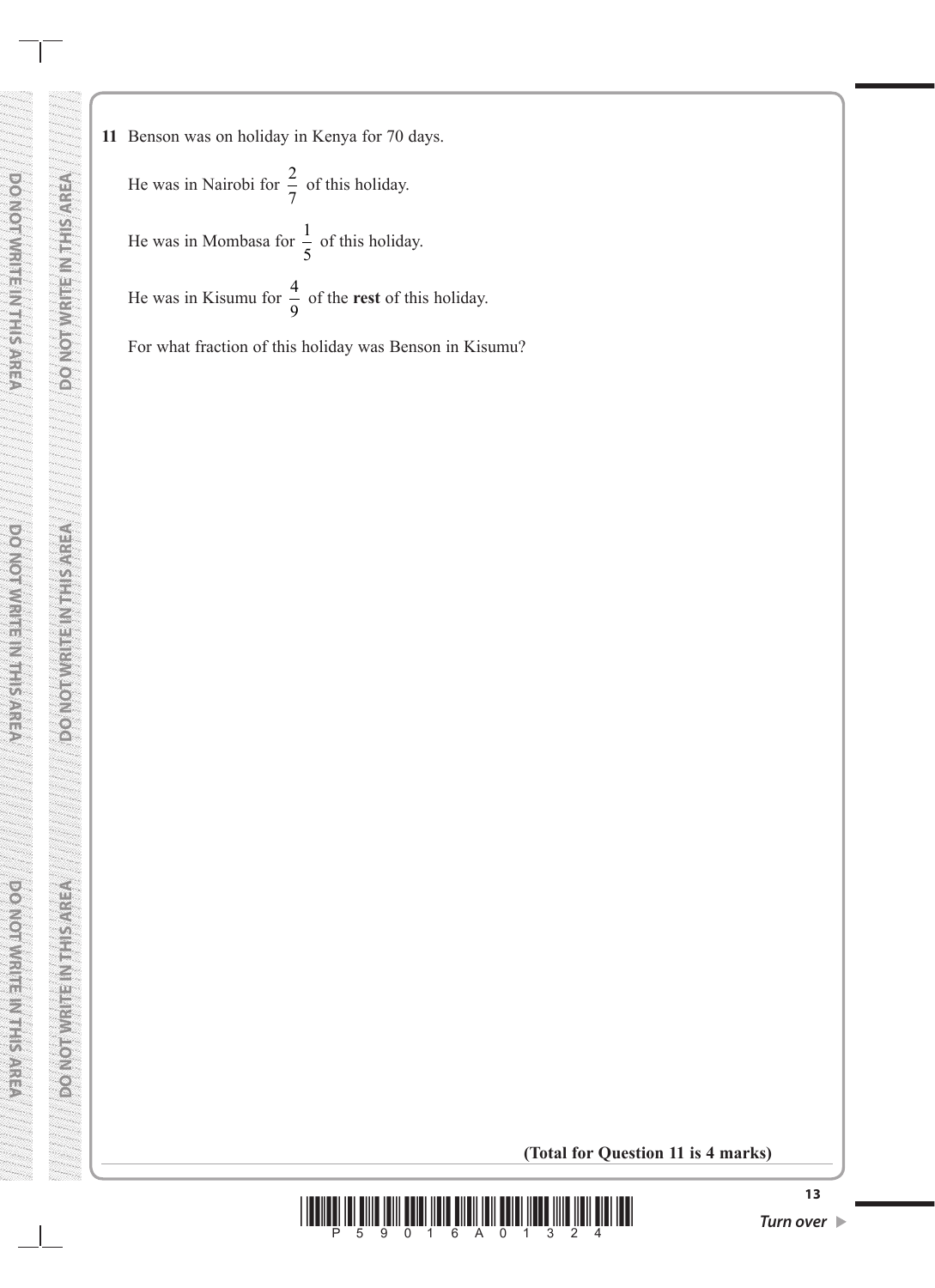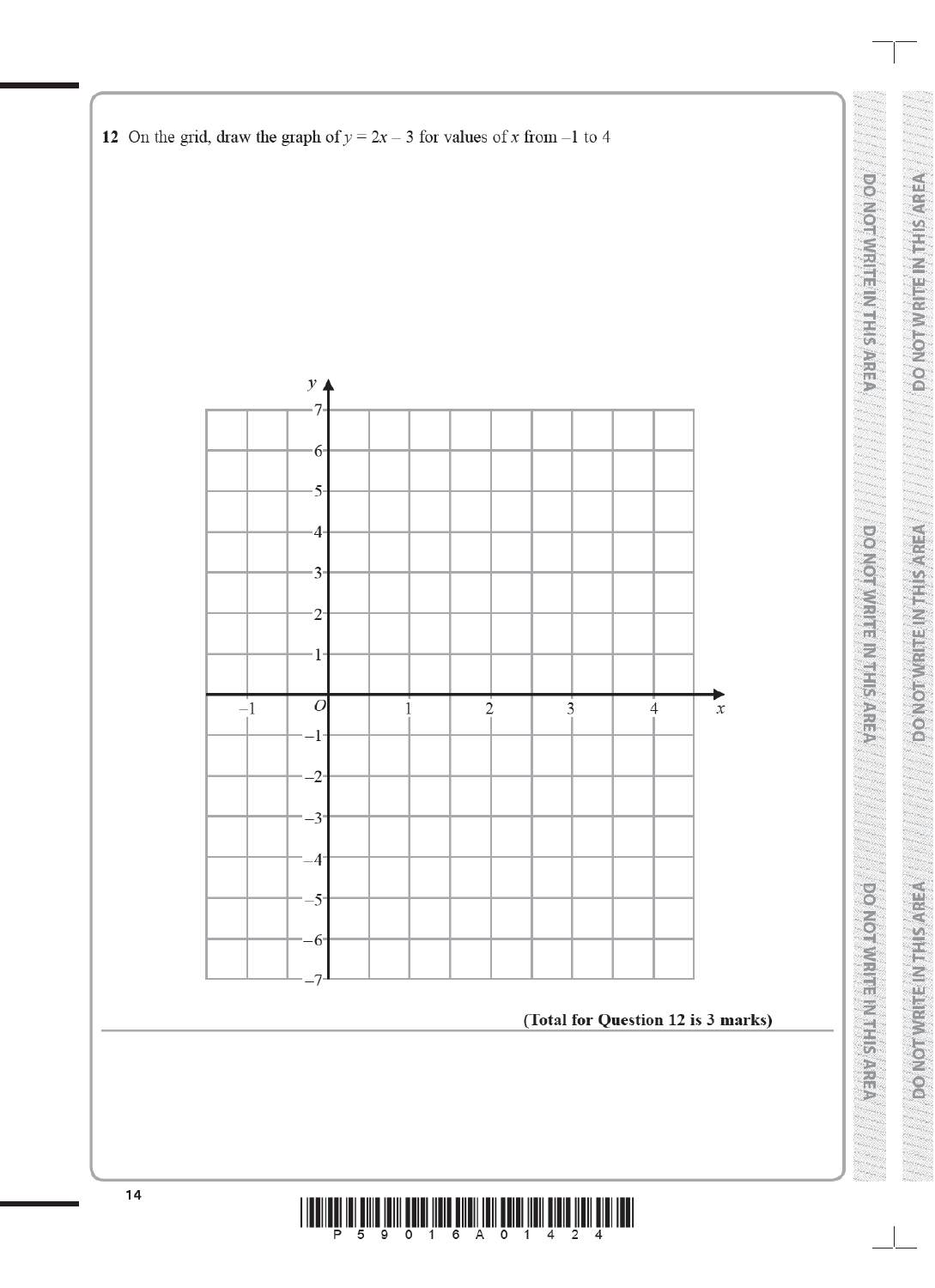

**13** (a) Expand and simplify  $(e + 3)(e - 5)$ 

**(3)**

**(3)**

**(2)**

**(Total for Question 13 is 8 marks)**

*y* =

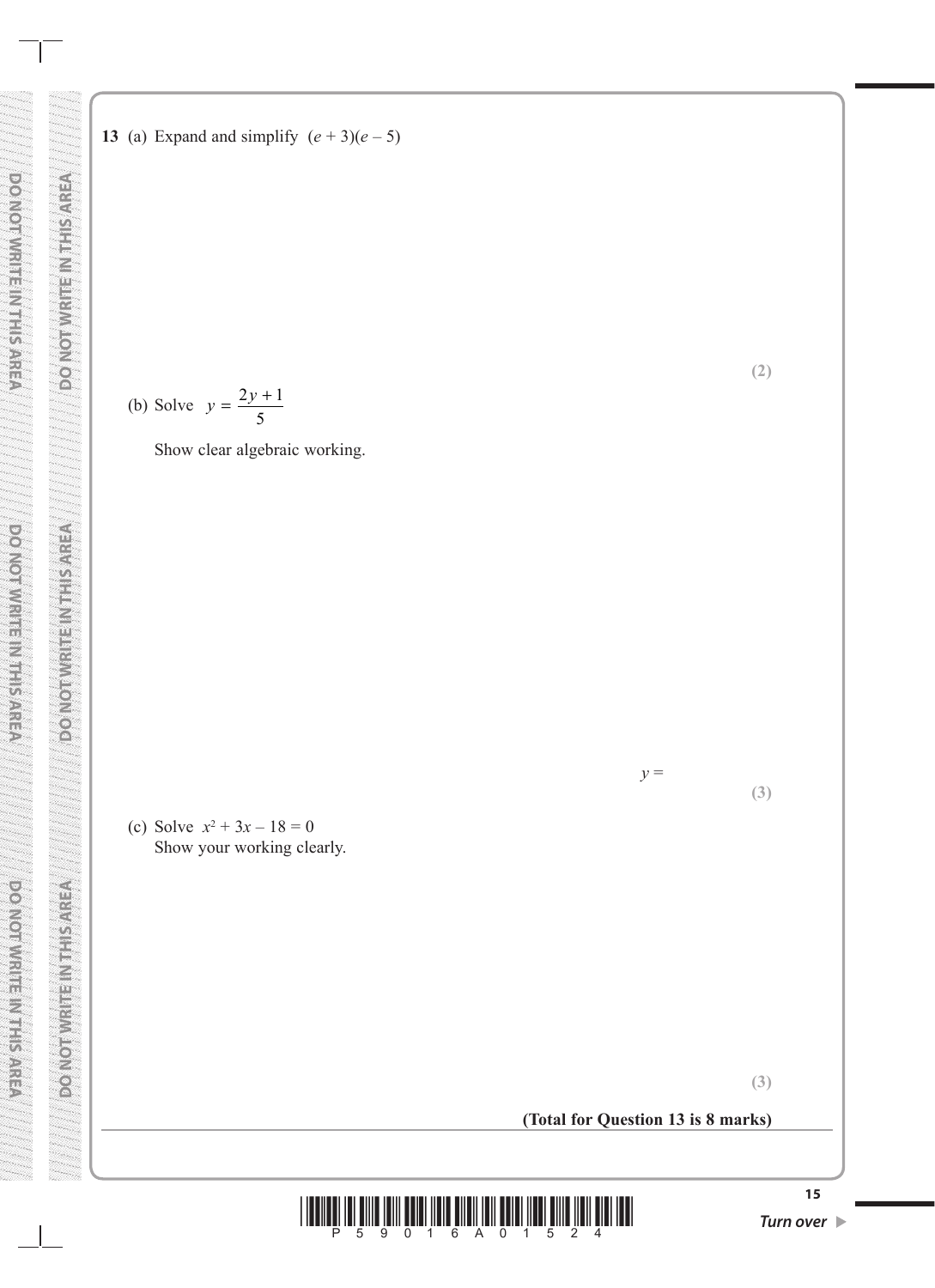**14** The table gives information about the price of gold.

|                                         | 1st February 2016 | 1st March 2016 |
|-----------------------------------------|-------------------|----------------|
| Price of one ounce of<br>gold (dollars) | 1126.50           | 1236.50        |

(a) Work out the percentage increase in the price of gold between 1st February 2016 and 1st March 2016

Give your answer correct to 3 significant figures.

The price of one ounce of gold on 1st February 2016 was 1126.50 dollars. The price of gold increased by 19% from 1st February 2016 to 1st July 2016

(b) Work out the price of one ounce of gold on 1st July 2016 Give your answer correct to the nearest dollar.

dollars

**(3)**

**DO NOT WRITE IN THE INTERNATIONAL PROPERTY AND INTERNATIONAL PROPERTY AND INTERNATIONAL PROPERTY AND INTERNATIONAL PROPERTY AND INTERNATIONAL PROPERTY AND INTERNATIONAL PROPERTY AND INTERNATIONAL PROPERTY AND INTERNATIONA** 

**DONOTHURSE** MEETING

**SOUTH AND AND AND AND AND A** 

**DO NOT WRITE IN THE INTERNATIONAL PROPERTY AREA** 

(e)<br>(0)

 $\frac{0}{0}$ 

**(3)**

**DO NOT WRITE IN THIS AREA DO NOT WRITE IN THIS AREA DO NOT WRITE IN THIS AREA**

**EXECUTE LETTER** 

**DO NOT WRITE IN THIS AREA**

**(Total for Question 14 is 6 marks)**

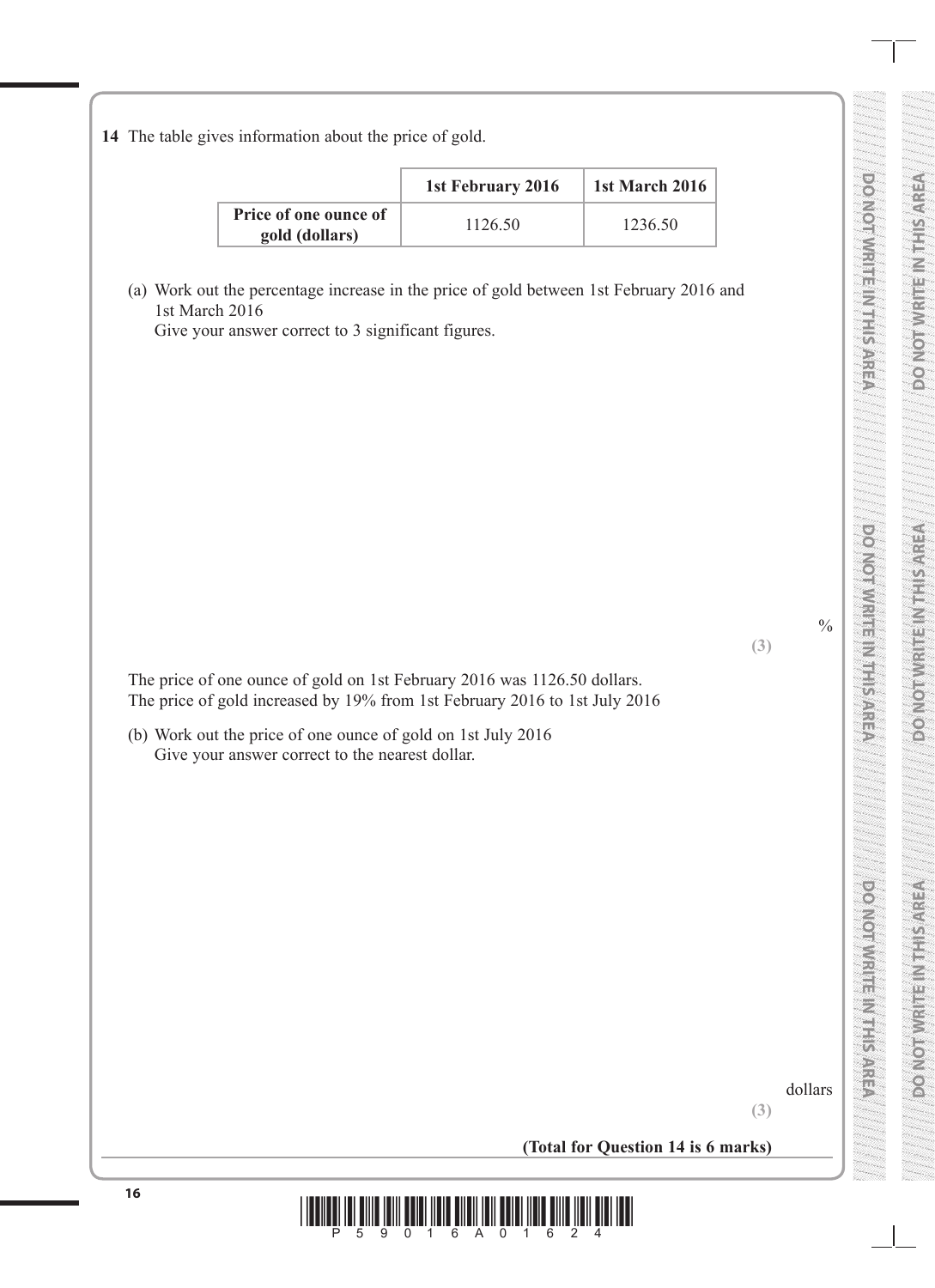**RITE INTERNER** 

NOTW

 $\overline{6}$ 

**EXAMPLE IN THE REPORT** 

**1999** 

**DO NOT WRITE IN THIS AREA** 

**DO NOT WRITE IN THIS AREA** 

DO NOTWRITE IN THIS AREA



Kenny spins the spinner once.

The table gives the probabilities that the spinner lands on red or on blue or on green.

| Colour             | red  | blue | green | brown | yellow |
|--------------------|------|------|-------|-------|--------|
| <b>Probability</b> | 0.15 | 0.26 | 0.33  |       |        |

(a) Work out the probability that the spinner lands on red or blue.

When the spinner is spun once, the probability that the spinner lands on brown is 0.06 more than the probability that the spinner lands on yellow.

Jenine spins the spinner 150 times.

(b) Work out an estimate for the number of times the spinner lands on yellow.

 $(4)$ 

 $(1)$ 

(Total for Question 15 is 5 marks)

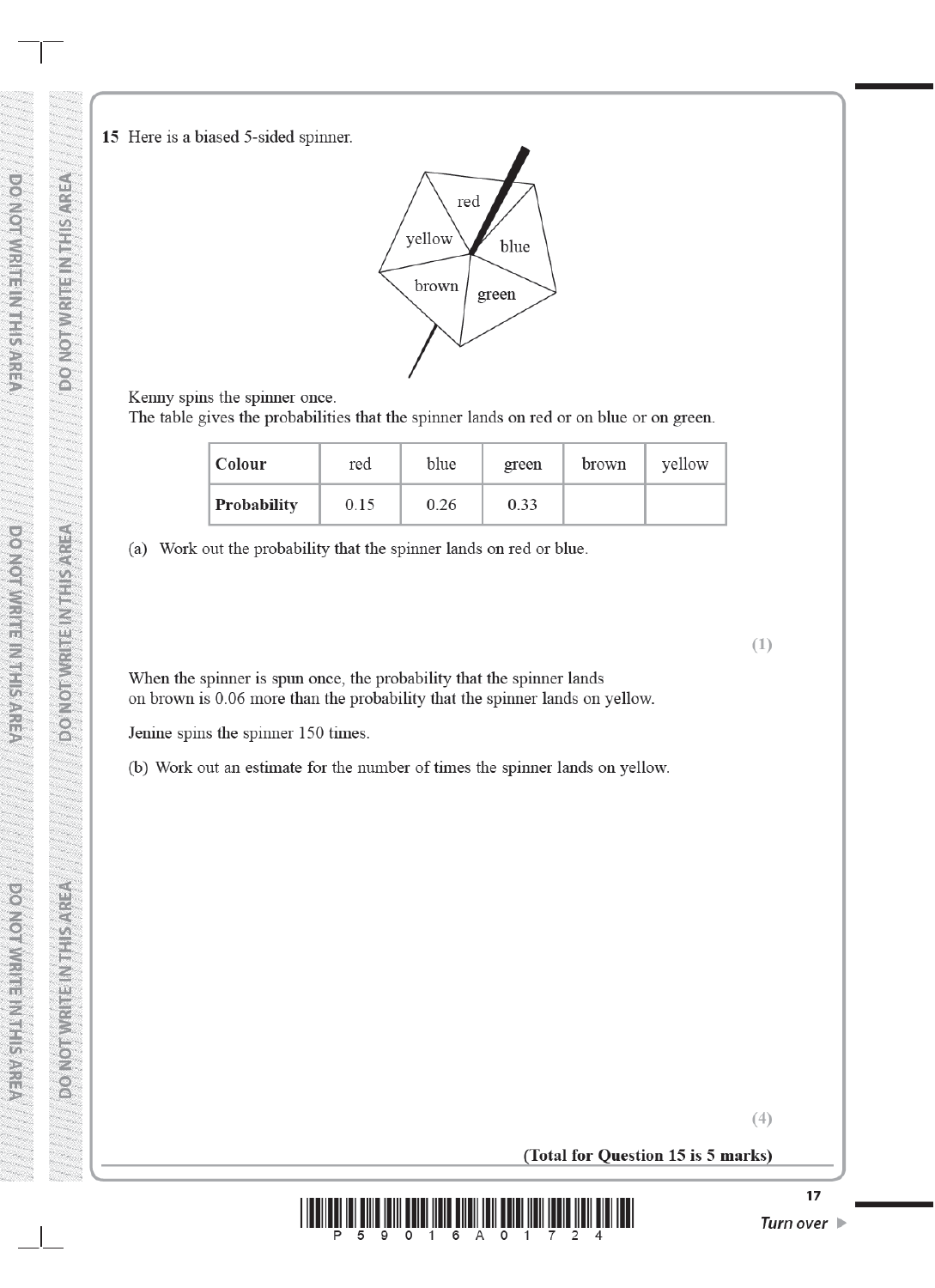

**DO NOT WRITE IN THIS AREA DO NOT WRITE IN THIS AREA DO NOT WRITE IN THIS AREA**

VERWS FRINELING ONGO

**BOILER TERRESTIVES** 

**SONO BUARE NIE SYNCO** 

## **<sup>18</sup>** \*P59016A01824\*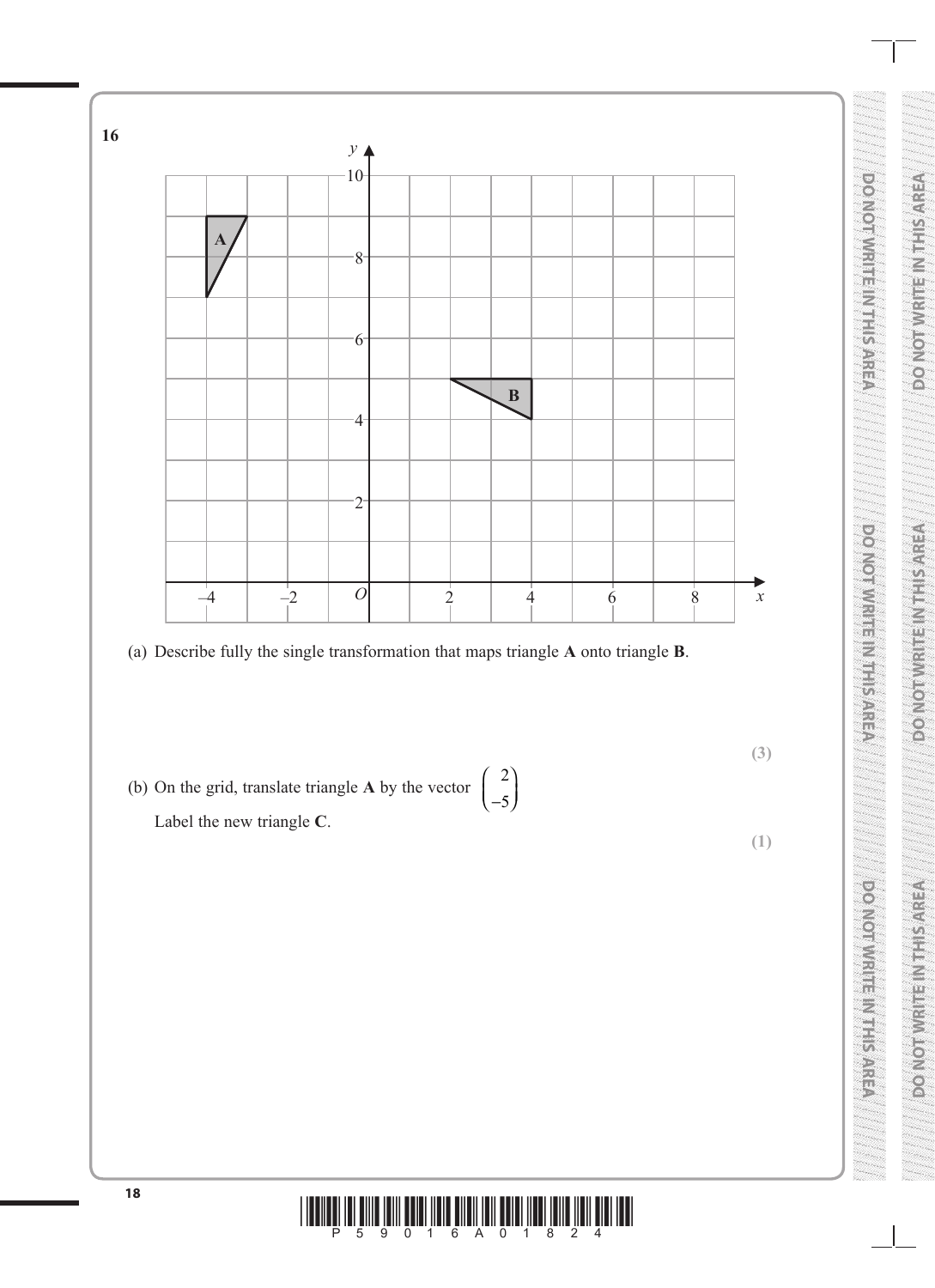

DO NOT WRITE IN THIS AREA

**DO NOT WRITE IN THIS AREA** 

**DO NOTWRITEIN THIS AREA** 

**DO NOT WRITE IN THIS AREA** 

DO NOT WASTE INSTRISAREA

DO NOTWRITE NUTISAREA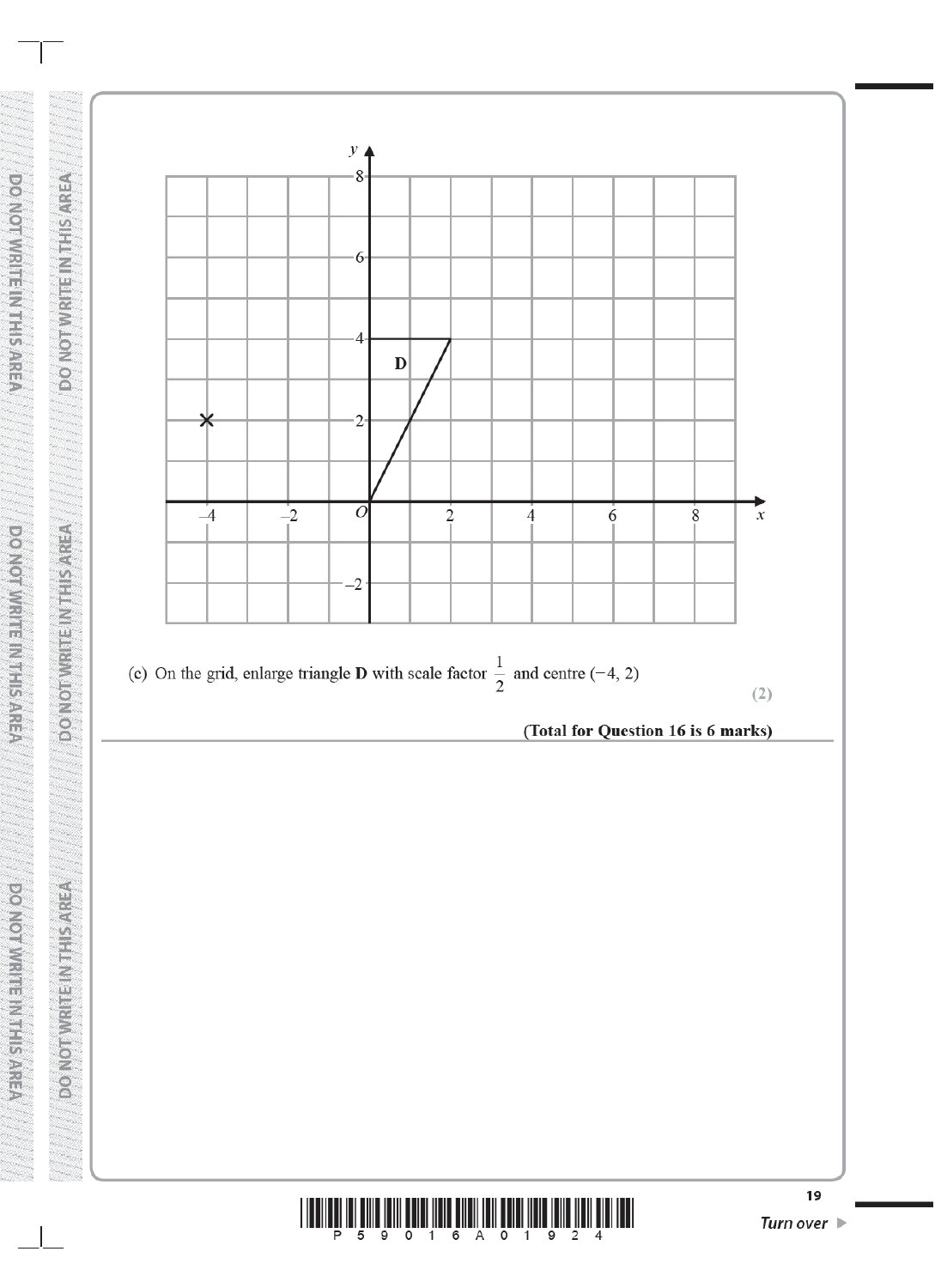17 The diagram shows an isosceles triangle  $ABC$  and a semicircle with centre  $O$  and diameter 12 cm.

The point  $B$  lies on the semicircle.



The line  $OB$  is the line of symmetry of the diagram.

AC is 1 cm from the diameter of the semicircle and  $AC = 8$  cm.

Work out the area of the shaded region. Give your answer correct to 3 significant figures.

 $\text{cm}^2$ 

**DO VOI VI VI SI VI SI VI SI VI SI VI SI** 

 $\bullet$   $\bullet$ 

WRITE MAILS ARE:

*CENTSI-LINEIR MALON OG* 

**RESERVED CENTRO VOLUME** 

**EXPORT PRESSIVE CONGRES** 

**DONIO AWRITER METALLISTIC** 

(Total for Question 17 is 4 marks)

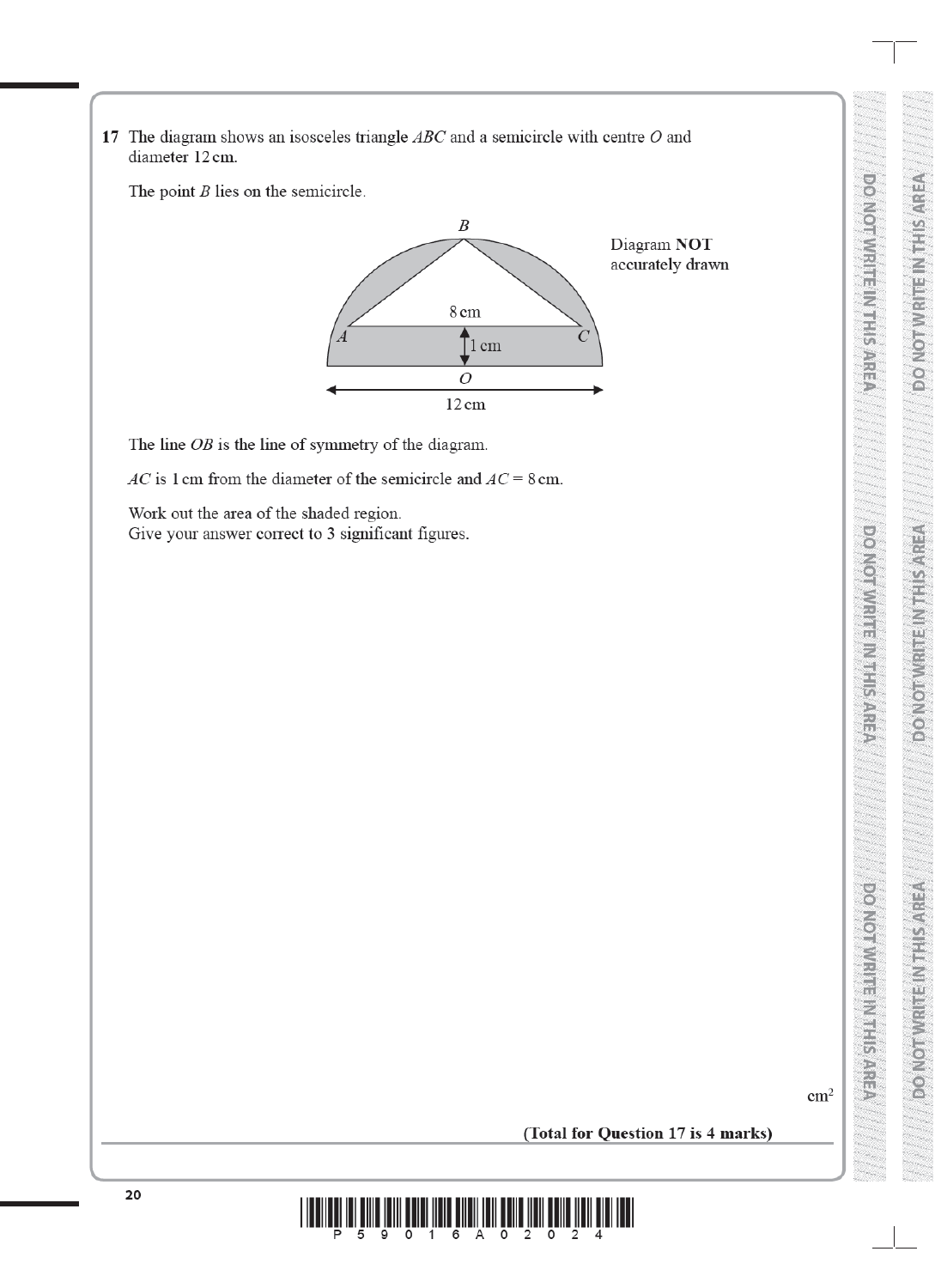| Ocean          | Volume $(km^3)$      |
|----------------|----------------------|
| Arctic Ocean   | $1.88 \times 10^{7}$ |
| Atlantic Ocean | $3.10 \times 10^{8}$ |
| Indian Ocean   | $2.64 \times 10^8$   |
| Southern Ocean | $7.18 \times 10^{7}$ |

(a) Write  $7.18 \times 10^7$  as an ordinary number.

(b) Calculate the total volume of these four oceans.

The volume of the South China Sea is  $9880000 \text{ km}^3$ 

 $km<sup>3</sup>$ 

### (c) Write 9880 000 in standard form.

**(2)**

**(1)**

#### **(Total for Question 18 is 4 marks)**

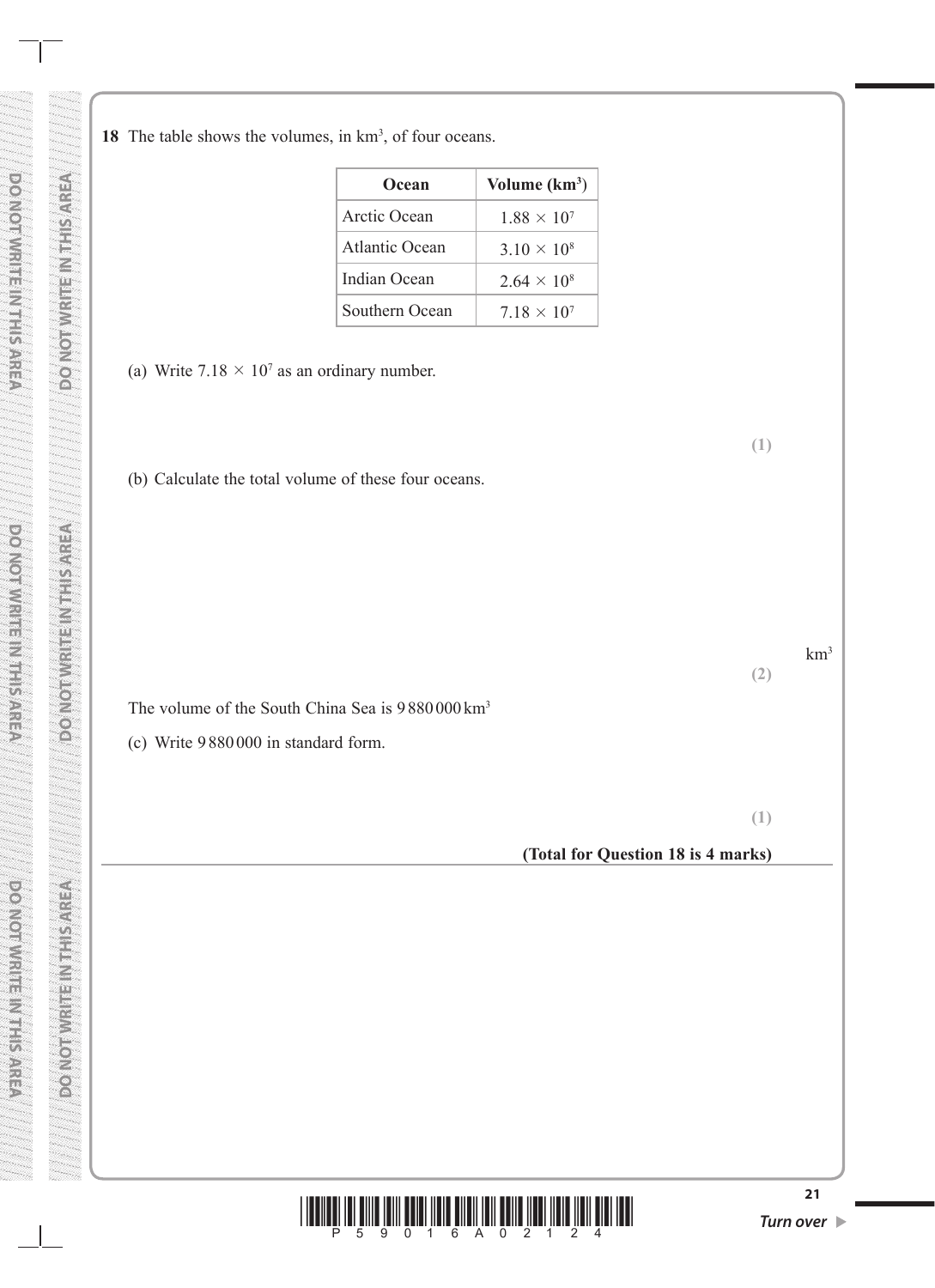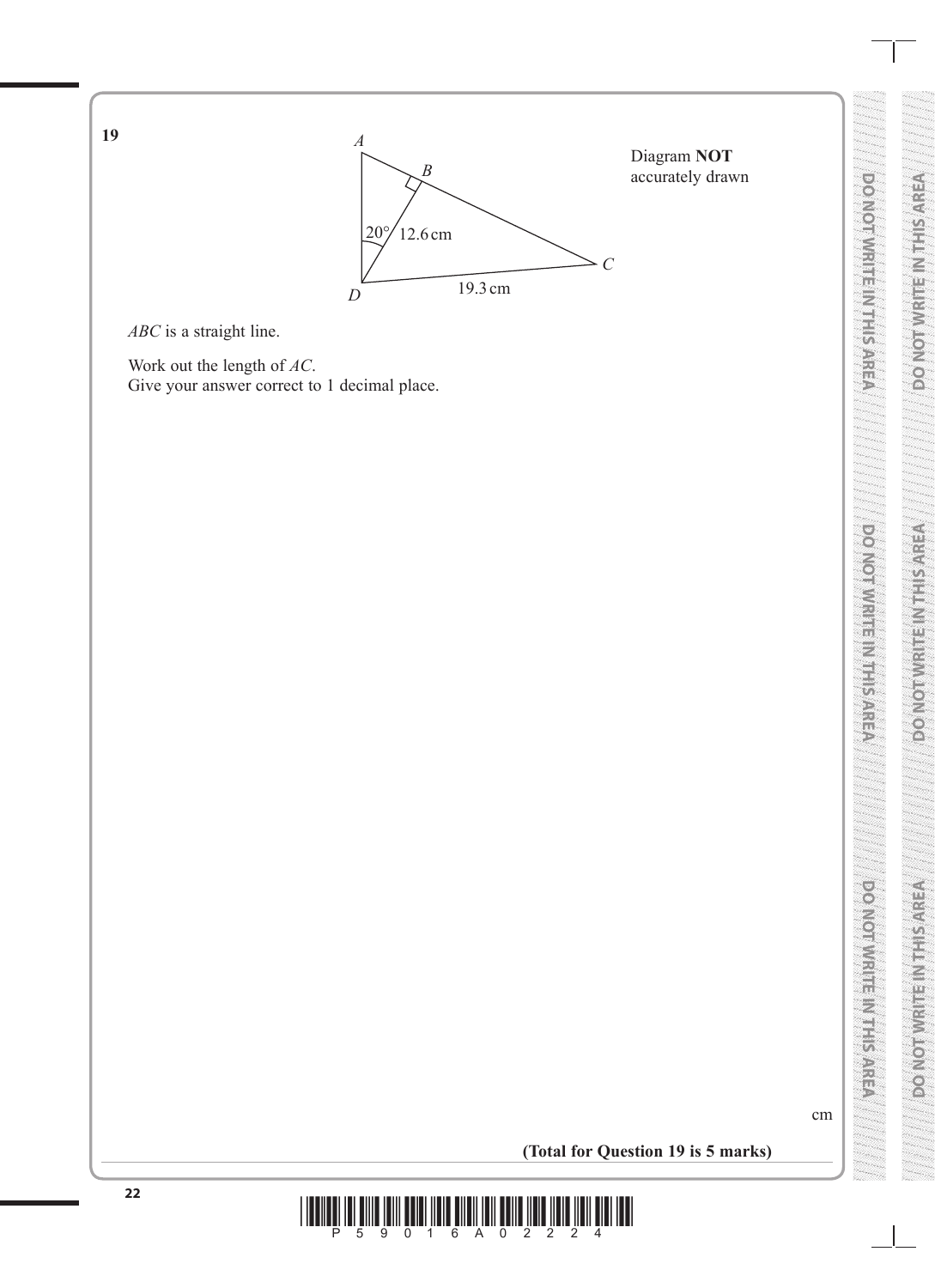

*AB* is parallel to *ED*. *ACD* and *BCE* are straight lines.

 $AB = 8$  cm  $AC = 4.8$  cm *BC* = 6.4cm *ED* = 20 cm

**DO NOT WRITE IN THE INTERNATIONAL PROPERTY IN THE INTERNATIONAL PROPERTY IN THE INTERNATIONAL PROPERTY IN THE** 

VENUS PREFIGURES (

**BOATORY HERE ARE SOLUTION** 

**20**

**DO NOT WRITE IN THIS AREA**

**PORTORIAL PRESENTATION** 

**DO NOT WRITE IN THIS AREA AREA AREA AREA AREA DO NOT WRITE IN THIS AREA ARE** 

**FOR SERVICE IN THE CONTROL** 

**DO NOT WRITE IN THIS AREA**

povemy Reserved

**ECONOMIC SERVICES** 

Work out the length of *BE*.

cm

**(Total for Question 20 is 3 marks)**

**TOTAL FOR PAPER IS 100 MARKS**